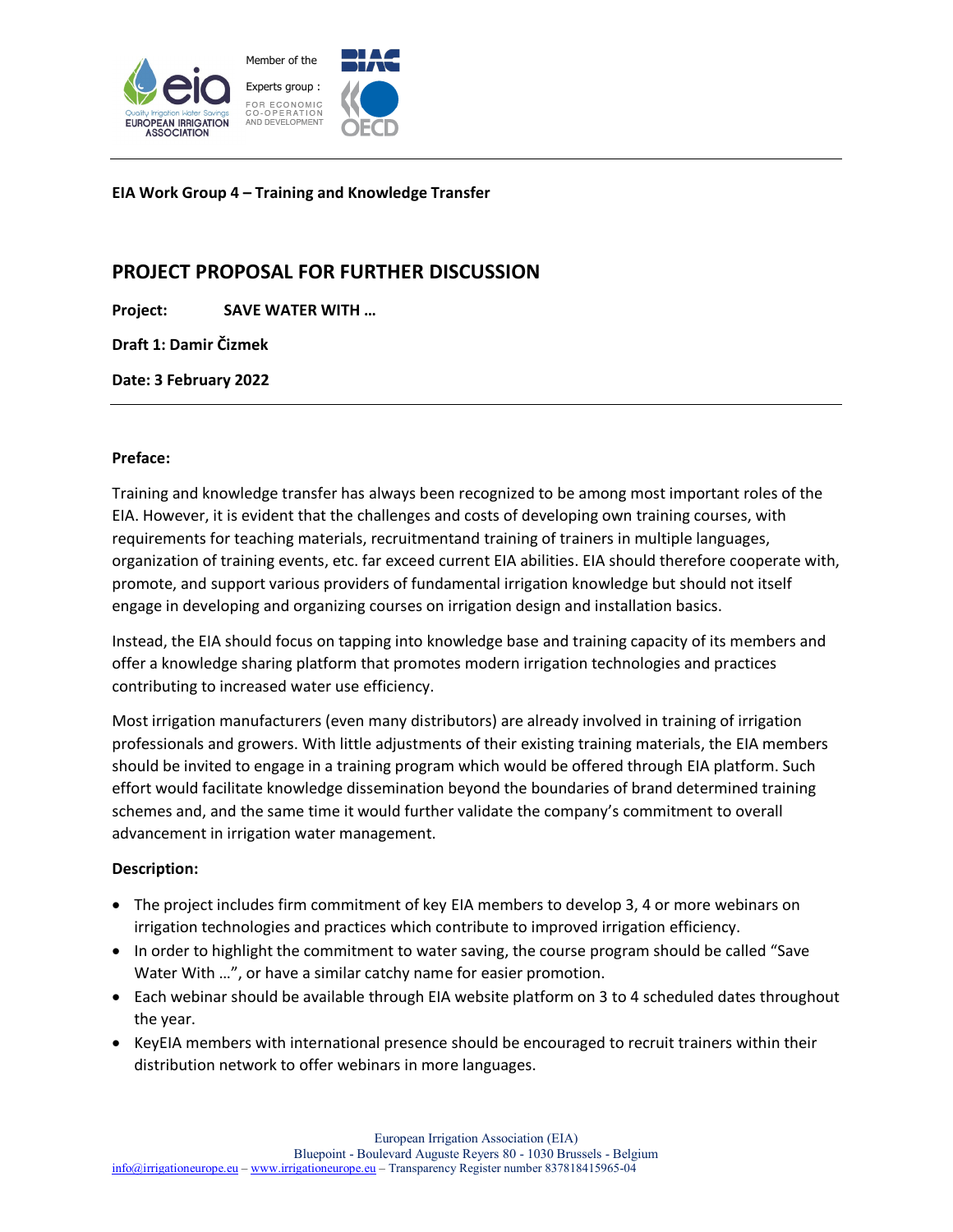

- Training participants should receive online certificates of attendance. Different recognitions could be developed for those who take few courses and those who take all available courses in one year.
- Reasonable fee should be charged for webinar participation, depending on course relevance, quality, brand independence, etc. (course grading and pricing to be managed by WG members).
- Trainers should not receive financial compensation. All trainers should be listed on EIA website, possibly be allowed to use a tag: "EIA Water management Trainer 2022" or similar for the year of their participation.

# **Code of conduct for course development:**

- The courses should be developed as 45 min. webinars, with optional 15 min. Q&A time.
- Course developers can offerwebinars in subjects which promote the use of products and solutions of their interest, but the course itself should teach on technical concepts, application methodologies, design and operation strategies, water saving benefits, and similar, without any mention of product names and products features, or any other commercial references.
- The use of product pictures, design concepts and similar should be allowed in the measure required for elaboration of the topic, but not in the manner which may be perceived as commercial promotion. Adding pictures of products from different manufactures should add to course relevance rating.
- Each course should aim to clearly describe the contribution of the topic to irrigation efficiency and water conservation.

#### **Some ideas for course topis:**

Save Water With …

- … Nozzle efficiency and irrigation scheduling
- … MAD irrigation scheduling
- … Proper design and management of frost protection systems
- … Proper design and operation of boom and hose reel systems
- … Increasing irrigation precision of center pivot systems
- …Subsurface irrigation of agriculture crops
- … Subsurface turf irrigation
- …. Designing efficient micro-irrigation systems
- … Soil and weather sensor-based irrigation scheduling
- … Selecting proper methods for Irrigation of (vineyards, olive orchards, blueberries, potatoes, …)
- … Optimal filtration system selection and design
- … Auditing and retrofitting agriculture irrigation systems